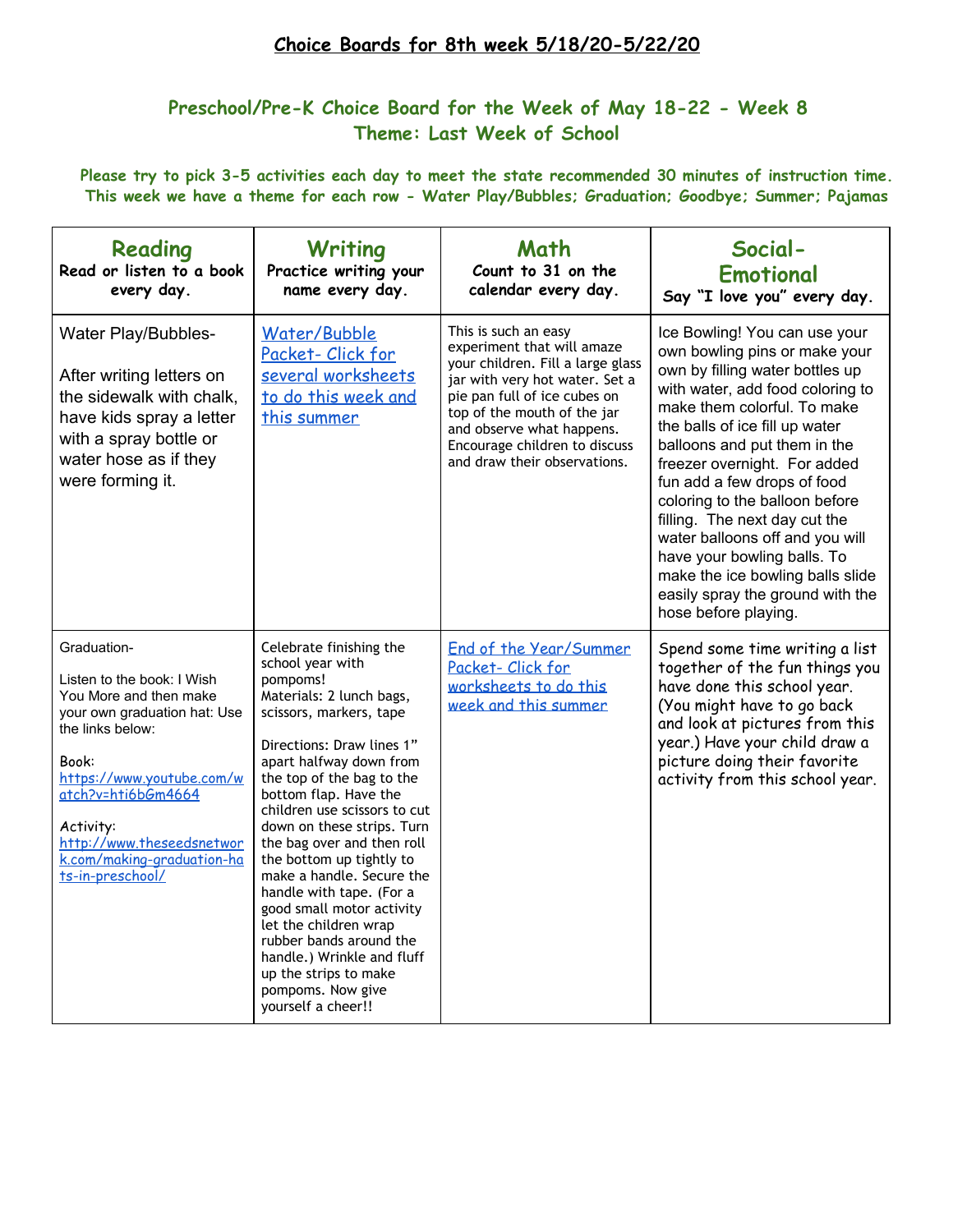| Goodbye-<br>Listen to the book, Flap<br>Your Wings and then do the<br>activity.<br>Book:<br>https://www.youtube.com/w<br>atch?v=jvPWtHxafgY<br>Activity:<br>Have your child cut out a<br>nest and glue to a larger<br>piece of paper. With blue<br>paint or a blue crayon trace<br>your child's hand sideways<br>above the nest and then<br>trace your hand next to<br>theirs. The hands should<br>look like birds. You can draw<br>a beak and eyes on the<br>birds. At the top write the<br>words, "It is time to spread<br>your wings and fly, but I will<br>always be here for you!"<br>Talk about the things your<br>child is excited about for<br>next school year. | Write these words down<br>on a poster or large<br>sheet of paper. Allow<br>your child to draw a<br>picture to go with each<br>one.<br>*See you later, alligator!<br>After while, crocodile!<br>In an hour, sunflower!<br>Maybe two, kangaroo!<br>Gotta go, buffalo!<br>Adios, hippos!<br>Chow, chow, brown<br>cow!<br>See you soon, baboon!<br>Adieu, cockatoo!<br>Better swish, jellyfish.<br>Chop chop, lollipop.<br>Gotta run, skeleton!<br>Bye-bye, butterfly!<br>Better shake,<br>rattlesnake.<br>Good-bye, my good<br>friends! | <b>CANDY BAR POPSICLE</b><br><b>RECIPE</b><br>2 cups milk 1 cup heavy<br>whipping cream 1 cup Cool<br>Whip 2 Tbsp vanilla Candy bar<br>of your choice 5 oz dixie cups<br>(8-10 per batch) Bamboo<br>lollipop sticks -- To make your<br>own, gather your ingredients<br>and a blender. Work together<br>to measure and pour all of the<br>edible ingredients into the<br>blender. Mix everything<br>together until the candy bar<br>pieces are chopped up to your<br>liking. Place your Dixie cups<br>on a tray that can be easily<br>transferred to the freezer. Pour<br>the popsicle mixture into the<br>cups.Place the tray in the<br>freezer for about 5-10 minutes<br>so the mixture firms up just a<br>bit. Then insert a bamboo<br>lollipop stick into the center of<br>each popsicle. Place the<br>popsicles back into the freezer,<br>and let them freeze. When you<br>are ready to enjoy your candy<br>bar popsicles, remove them<br>from the freezer. | Wants VS Needs- Click here<br>for printable worksheet                                                                                                                                                                                                                                                                                                                                                                                                                                                                                                                                                                                                                                        |
|--------------------------------------------------------------------------------------------------------------------------------------------------------------------------------------------------------------------------------------------------------------------------------------------------------------------------------------------------------------------------------------------------------------------------------------------------------------------------------------------------------------------------------------------------------------------------------------------------------------------------------------------------------------------------|--------------------------------------------------------------------------------------------------------------------------------------------------------------------------------------------------------------------------------------------------------------------------------------------------------------------------------------------------------------------------------------------------------------------------------------------------------------------------------------------------------------------------------------|-----------------------------------------------------------------------------------------------------------------------------------------------------------------------------------------------------------------------------------------------------------------------------------------------------------------------------------------------------------------------------------------------------------------------------------------------------------------------------------------------------------------------------------------------------------------------------------------------------------------------------------------------------------------------------------------------------------------------------------------------------------------------------------------------------------------------------------------------------------------------------------------------------------------------------------------------------------------|----------------------------------------------------------------------------------------------------------------------------------------------------------------------------------------------------------------------------------------------------------------------------------------------------------------------------------------------------------------------------------------------------------------------------------------------------------------------------------------------------------------------------------------------------------------------------------------------------------------------------------------------------------------------------------------------|
| Summer-<br>Make a book of your<br>choice with printed<br>pictures. You can take<br>pictures of your child, or<br>look them up together.<br>-Wordless picture book of<br>your child's favorite things<br>to do at a park<br>-ABC book of actions your<br>child can do at the park<br>-Make a scavenger hunt<br>picture book to give to<br>someone else                                                                                                                                                                                                                                                                                                                    | <b>Summer Worksheet</b><br>Packet- Click for<br>several worksheets to<br>do throughout the<br>summer                                                                                                                                                                                                                                                                                                                                                                                                                                 | Make a summer bucket<br>list. Have your child<br>write the numbers 1-20<br>on a piece of paper or<br>poster board and then<br>come up with a list of<br>things your child wants<br>to do this summer.                                                                                                                                                                                                                                                                                                                                                                                                                                                                                                                                                                                                                                                                                                                                                           | Have a Pizza Day this summer!<br>Pepperoni Pizza Song-<br>I like to eat, eat, eat, (Extend<br>arms to make a circle like a pizza.)<br>Pepperoni pizza.<br>I like to eat, eat, eat,<br>Pepperoni pizza.<br>Sing substituting the long "A"<br>sound for each vowel.<br>A lake tae ate, ate, ate,<br>Papparaynay pazzay<br>Continue substituting with "E,"<br>"I," "O," and "U."<br>Use a paper plate and some scrap<br>paper, scissors, and crayons<br>and let them create their own<br>paper pizza. When they've<br>finished they can add a few drops<br>of glue and sprinkle with oregano<br>or Italian seasonings to make it<br>SMELL like a real pizza.<br>Bake a homemade pizza together! |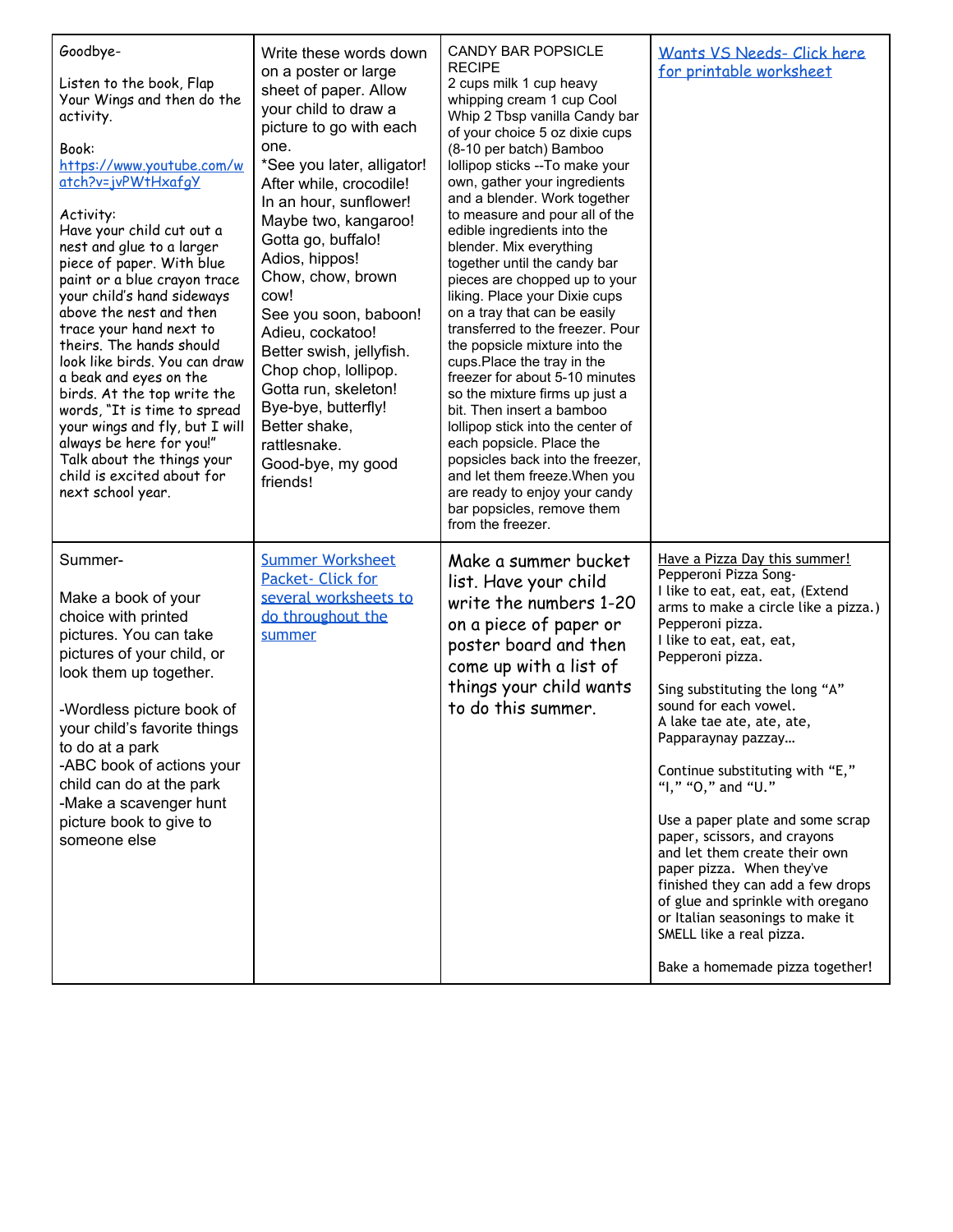| Gratitude Week- Click<br>Pajamas-<br>here for printable<br>worksheet<br>Make today a pajama day!<br>Get your favorite stuffed<br>animals together and read<br>books together. If your<br>book has a movie that<br>goes with it, watch the<br>movie afterwards! | Put on your pajamas and<br>do this video to calm<br>yourself and get your<br>brain ready-<br>https://www.youtube.co<br>m/watch?v=fTzXFPh6C<br><u>PI</u> | <b>Bedtime Ritual:</b><br>Use the "Llama Llama Loves<br>to Read Chart" to keep<br>track of your reading<br>together. Put a sticker on<br>the chart each night.<br>http://www.llamallamabook.com/a<br>ctivities/ |
|----------------------------------------------------------------------------------------------------------------------------------------------------------------------------------------------------------------------------------------------------------------|---------------------------------------------------------------------------------------------------------------------------------------------------------|-----------------------------------------------------------------------------------------------------------------------------------------------------------------------------------------------------------------|
|----------------------------------------------------------------------------------------------------------------------------------------------------------------------------------------------------------------------------------------------------------------|---------------------------------------------------------------------------------------------------------------------------------------------------------|-----------------------------------------------------------------------------------------------------------------------------------------------------------------------------------------------------------------|

**Additional Activities for our Younger Preschool Students and Additional Resources**

| Pajamas<br>Read or listen to a book<br>every day.                                                                                                                                                                                                                                                                                                                  | <b>Bubbles</b><br>Practice writing your<br>name every day.                                                                                                                                     | Summer<br>Count to 10 every day.                                                                                                                                                                                                                                                                                                                                                                                                                                                                              | Goodbye<br>Say "I love you" every day.                                                                                                                                                                                                                                                                                                                                                                                                                                                          |
|--------------------------------------------------------------------------------------------------------------------------------------------------------------------------------------------------------------------------------------------------------------------------------------------------------------------------------------------------------------------|------------------------------------------------------------------------------------------------------------------------------------------------------------------------------------------------|---------------------------------------------------------------------------------------------------------------------------------------------------------------------------------------------------------------------------------------------------------------------------------------------------------------------------------------------------------------------------------------------------------------------------------------------------------------------------------------------------------------|-------------------------------------------------------------------------------------------------------------------------------------------------------------------------------------------------------------------------------------------------------------------------------------------------------------------------------------------------------------------------------------------------------------------------------------------------------------------------------------------------|
| Watch the YouTube<br>video <u>Llama Llama Red</u><br><u>Pajama Sing-a-Long.</u><br>https://www.youtube.c<br>om/watch?v=Yt4Tb2W<br>Cmmo<br>Play the "Llama, Llama,<br>Pajama" game. It is like<br>"Duck, Duck, Goose".<br>http://www.llamallamabo<br>ok.com/activities/<br>Did you know Llama Llama<br>is on Netflix?<br>https://www.netflix.com<br>/title/80115338 | Make your own<br>bubbles.<br>This link has a good<br>recipe and some bubble<br>tricks, too.<br>https://www.homescien<br>cetools.com/article/ho<br>w-to-make-super-bubbl<br>es-science-project/ | Try these fun Pool<br>Noodle activities-<br>Pool Noodle Water Wall<br>https://teachingmama.or<br>g/pool-noodle-water-wall<br><b>Gross Motor Activities</b><br>with Pool Noodles<br>http://www.learnplayimag<br>ine.com/2013/04/play-d<br>ates-pool-noodles.html<br>Pool Noodle Airplanes<br>http://jdaniel4smom.com<br>/2015/06/engineering-fo<br>r-kids-pool-noodle-airpla<br>nes.html<br>Pool Noodle Boats<br>http://frogsandsnailsand<br>puppydogtail.com/pool-no<br>odle-boats-water-sensor<br>$y - bin/$ | Saying Goodbye is a ritual<br>at preschool. During this<br>last week blow up 5<br>balloons, number them 5,<br>4, 3, 2, 1, and tape or<br>pin them in a row on the<br>wall. Each day pop 1<br>balloon. This visual can<br>help your child count down<br>the last days of school<br>and help him prepare for<br>the end of the school<br>year.<br>Watch this YouTube video<br>How to Increase<br><b>Connection with I Love</b><br>You Rituals.<br>https://www.youtube.com/<br>watch?v=SIP3kM3nVZI |

## **Extra Resources:** ( \* new this week )

\* Phonemic Awareness Practice with Mrs Rock (Purple Book)- <https://youtu.be/cYs50DhkP4I> Rolling Hills Zoo near Salina is "Bringing the Zoo" to you every weekday.

<https://www.facebook.com/watch/rollinghillszoo/661939851046326/>

Sunset Zoo in Manhattan presents "Tune in at Two" at 2:00 CDT.

<https://www.facebook.com/sunsetzoo/>

The Cincinnati Zoo and Botanical Gardens "Zoo Babies" is presented daily through May 31. <https://www.facebook.com/events/517049085871277/>

The Cincinnati Zoo and Botanical Gardens "Home Safari" is live every weekday at 2:00 CDT through May 31. <https://www.facebook.com/events/2925418884405951/>

IX[L](https://www.ixl.com/) <https://www.ixl.com/>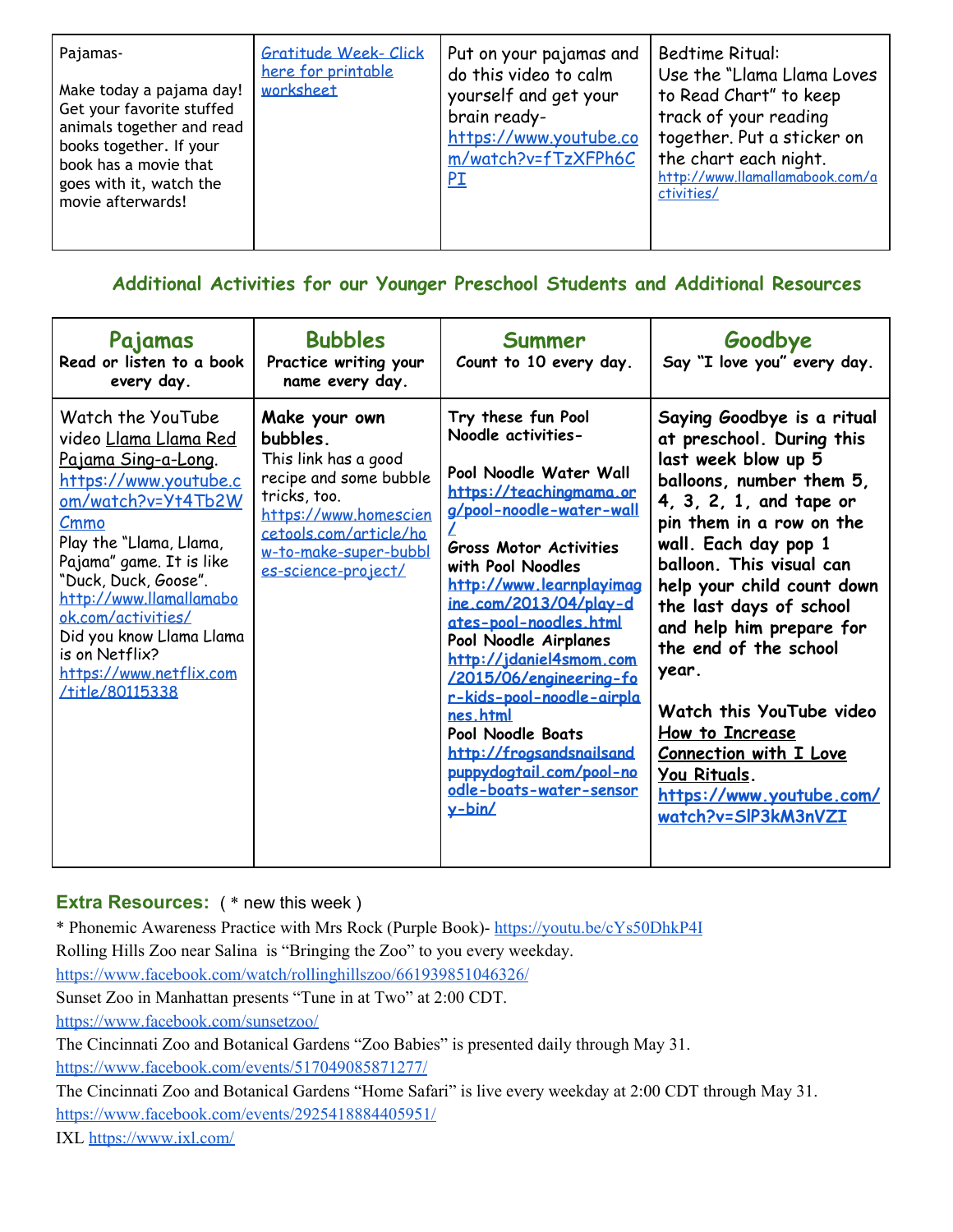Chapman School Libraries Facebook page USD 473 Social Work/School Counseling Services Facebook page <https://www.vooks.com/> GoNoodle <https://app.gonoodle.com/login> Conscious Discipline [https://consciousdiscipline.com/,](https://consciousdiscipline.com/) Laurie Berkner Band [https://www.youtube.com/channel/UCQ9o9F8HYJV85XjciUS86\\_Q](https://www.youtube.com/channel/UCQ9o9F8HYJV85XjciUS86_Q) Laurie Berkner Band Facebook Page - Join Laurie for Live Berkner Breaks most weekdays at 9:00 a.m. CST. ABC Mouse <https://www.abcmouse.com/preschool> ABCya <https://www.abcya.com/grades/prek> Starfal[l](https://www.starfall.com/h/index-kindergarten.php) <https://www.starfall.com/h/index-kindergarten.php> LunchDoodles with Mo Willems <https://www.kennedy-center.org/education/mo-willems/> Virtual Field Trips <https://www.weareteachers.com/best-virtual-field-trips/> CosmicKid[s](https://www.youtube.com/user/CosmicKidsYoga) <https://www.youtube.com/user/CosmicKidsYoga> Pete the Cat Books <http://www.petethecatbooks.com/> There are also MANY books read aloud on YouTube. Go to YouTube and search by book title. This link can get you started. [https://www.youtube.com/watch?v=SSr9Q\\_LMs7o](https://www.youtube.com/watch?v=SSr9Q_LMs7o) FrogStreet is a great resource and their DIG Pre-K at home is FREE during this tim[e](https://digathome.frogstreet.com/) <https://digathome.frogstreet.com/>

## **Week 8 Book List:**

### **Water Play/Bubbles**

Big Bad Bubble by Adam Rubin, Illustrated by Daniel Salmieri Bubbles, Bubbles by Kathi Appelt, illustrated by Fumi Kosaka Hey, Water! by Antoinette Portis National Geographic Readers: Water by Melissa Stewart Pop! A Book About Bubbles by Kimberly Brubaker Bradley, photographs by Margaret Miller Puddles by Jonathan London, pictures by G. Brian Karas Red Rubber Boot Day by Mary Lyn Ray, illustrated by Laura Stringer Splish, Splash, Splat! by Rob Scotton The Tub People by Pam Conrad, illustrated by Richard Egielski The Whale in My Swimming Pool by Joyce Wan

## **Goodbye**

The Goodbye Book by Todd Parr Goodbye, Friend! Hello, Friend! by Cori Doerrfeld [Gotta Go, Buffalo](https://www.gibbs-smith.com/Gotta-Go-Buffalo-P2063.aspx) by Haily Meyers and Kevin Meyers [I Wish You More](https://www.chroniclebooks.com/i-wish-you-more.html) by Amy Krouse Rosenthal, illustrated by Tom Lichtenheld Last Day Hurray by Nancy Poydar [Love Is](https://www.chroniclebooks.com/titles/love-is.html) by Diane Adams, illustrated by Claire Keane Mrs. Spitzer's Garden by Edith Pattou, illustrated by Trisha Tusa Oh No! Time to Go!: A Book of Goodbyes by Rebecca Doughty [Penguin and Pinecone](https://www.bloomsbury.com/us/penguin-and-pinecone-9780802728432/) by Salina Yoon

#### **Graduation**

The Berenstain Bears' Graduation Day by Mike Berenstain [Curious You: On Your Way!](http://www.barnesandnoble.com/w/curious-you-kathleen-weidner-zoehfeld/1108529540?ean=9780618919758) by H.A. Rey [I Knew You Could! A Book for All the Stops in Your Life](http://www.barnesandnoble.com/w/i-knew-you-could-craig-dorfman/1102000280?ean=9780448431482) by Craig Dorfman and Cristina Ong Oh, the Places You'll Go! by Dr. Seuss [Only One You](http://www.barnesandnoble.com/w/only-one-you-linda-kranz/1101109127?ean=9780873589017) by Linda Kranz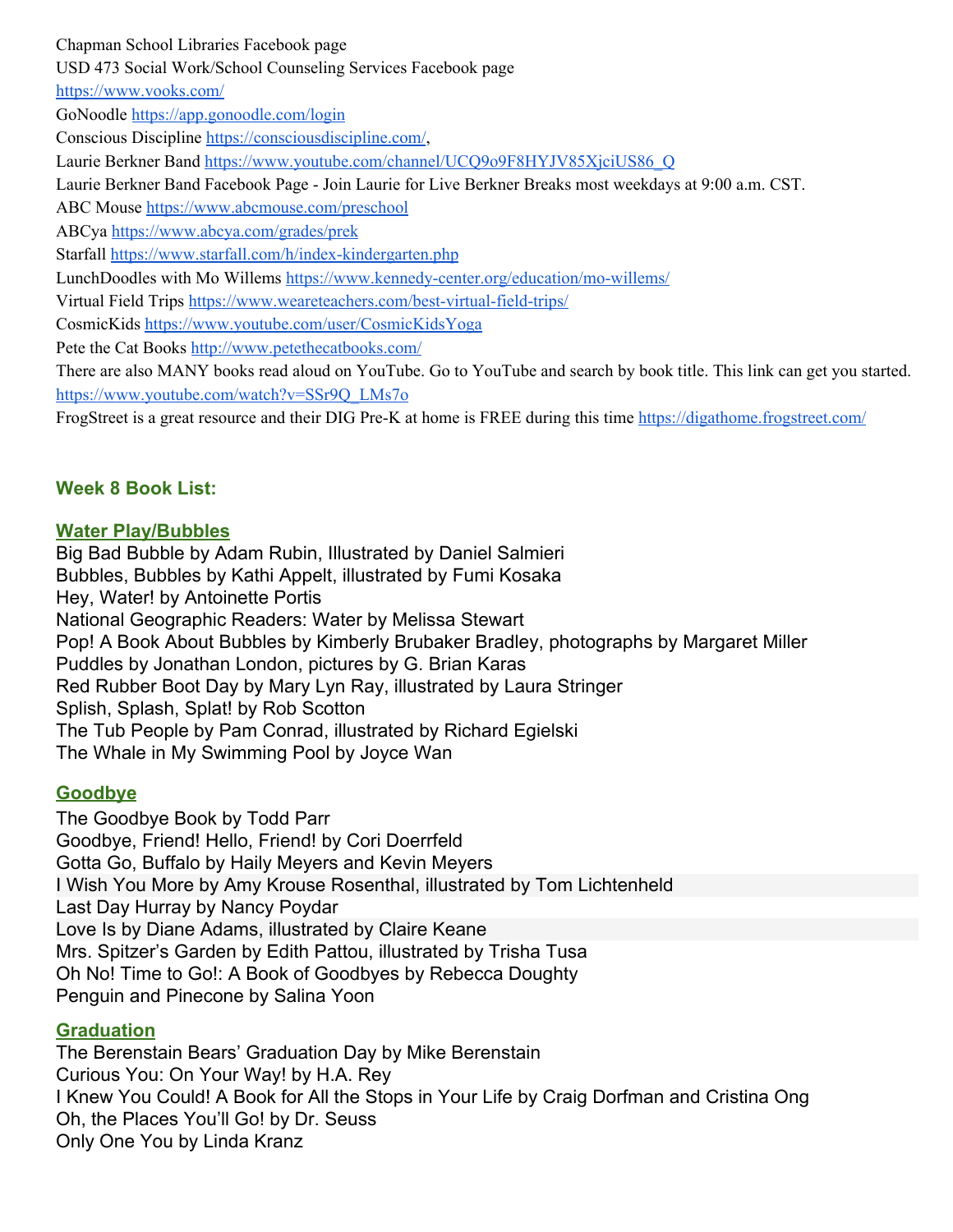Pete the Cat's Groovy Guide to Life by Kimberly and James Dean The Wonderful Things You Will Be by Emily Winfield Martin [Yay, You! Moving Out, Moving Up, Moving On](http://www.barnesandnoble.com/w/yay-you-moving-out-moving-up-moving-on-sandra-boynton/1111743325?ean=9780689842832) by Sandra Boynton

#### **Summer**

And Then Comes Summer by Tom Brenner, illustrated by Jaime Kim

[The Croaky Pokey!](https://www.amazon.com/Croaky-Pokey-Ethan-Long/dp/0823424294/ref=as_li_ss_tl?s=books&ie=UTF8&qid=1531070978&sr=1-1&keywords=the+croaky+pokey&dpID=51UVqt-GOPL&preST=_SX218_BO1,204,203,200_QL40_&dpSrc=srch&linkCode=ll1&tag=pockofpres06-20&linkId=f5bce62741022428ff7445d20857890c) by Ethan Long [Fun Dog, Sun Dog](https://www.amazon.com/Fun-Dog-Sun-Deborah-Heiligman/dp/0761458360/ref=as_li_ss_tl?s=books&ie=UTF8&qid=1531064712&sr=1-1&keywords=fun+dog+sun+dog&dpID=512HL9yUOcL&preST=_SX258_BO1,204,203,200_QL70_&dpSrc=srch&linkCode=ll1&tag=pockofpres06-20&linkId=328dea3ec0ad39798c18d8325af49bc0) by Deborah Heiligman, illustrated by Tim Bowers Is it Warm Enough for Ice Cream? by DK My Awesome Summer by P. Mantis (A Nature Diary) by Paul Meisel The Night Before Summer Vacation by Natasha Wing, illustrated by Julie Durrell Otto Goes to the Beach by Todd Parr Summer Days and Nights by Wong Herbert Yee The Summer Visitors by Karel Hayes Summer Wonders by Bob Raczka, illustrated by Judy Stead The Watermelon Seed by Greg Pizzoli Tally O'Malley by Stuart J. Murphy, illustrated by Cynthia Jabar

#### **Pajama Books**

[Don't Let the Pigeon Stay Up Late](http://www.amazon.com/gp/product/0786837462/ref=as_li_qf_sp_asin_il_tl?ie=UTF8&camp=1789&creative=9325&creativeASIN=0786837462&linkCode=as2&tag=fuada-20&linkId=QMVRQHPKLDQ2RDED) by Mo Willems [Goodnight, Goodnight, Construction Site](http://www.amazon.com/gp/product/0811877825/ref=as_li_qf_sp_asin_il_tl?ie=UTF8&camp=1789&creative=9325&creativeASIN=0811877825&linkCode=as2&tag=fuada-20&linkId=WZNNSDWBBOVYBAV4) by Sherri Duskey Rinker, illustrated by Tom Lichtenheld [Ira Sleeps Over](http://www.amazon.com/gp/product/0395205034/ref=as_li_qf_sp_asin_il_tl?ie=UTF8&camp=1789&creative=9325&creativeASIN=0395205034&linkCode=as2&tag=fuada-20&linkId=6HEAGT5KOVEYPYFO) by Bernard Waber [Little Owl's Night](http://www.amazon.com/gp/product/0670015792/ref=as_li_qf_sp_asin_il_tl?ie=UTF8&camp=1789&creative=9325&creativeASIN=0670015792&linkCode=as2&tag=fuada-20&linkId=BGFOVE2Y32OYJQK6) by Divya Srinivasan [Llama Llama Red Pajama](http://www.amazon.com/gp/product/0670059838/ref=as_li_qf_sp_asin_il_tl?ie=UTF8&camp=1789&creative=9325&creativeASIN=0670059838&linkCode=as2&tag=fuada-20&linkId=REE7HYYXP7RYMYI5) by Anna Dewdney [The Napping House](http://www.amazon.com/gp/product/0152567089/ref=as_li_qf_sp_asin_il_tl?ie=UTF8&camp=1789&creative=9325&creativeASIN=0152567089&linkCode=as2&tag=fuada-20&linkId=ZFOFUYJO2CVYDA5P) by Audrey Wood, illustrated by Don Wood [Steam Train, Dream Train](http://www.amazon.com/gp/product/1452109206/ref=as_li_qf_sp_asin_il_tl?ie=UTF8&camp=1789&creative=9325&creativeASIN=1452109206&linkCode=as2&tag=fuada-20&linkId=VD5YIQJDYNOWQMXH) by Sherri Duskey Rinker, illustrated by Tom Lichtenheld What! Cried Granny, an Almost Bedtime Story by Kate Lum, illustrated by Adrian Johnson

#### **PE Activities May 18-22**

Dance Party:

\*It's time for a dance party! You're going to make this PARTY ROCK by creating your very own dance.

\*If needed I have listed some ideas for movement in your dance.

\*Pick your favorite song and be creative.

\*Practice hard then teach your family your dance.

Movement Ideas- Robot Dance, Basketball Dance, Football End Zone Dance, Superhero Dance, Grasshopper Dance, Soccer Dance, and or Tiptoe Dance.

Have a Fun and Safe summer!

**Music Activities: May 18-22:**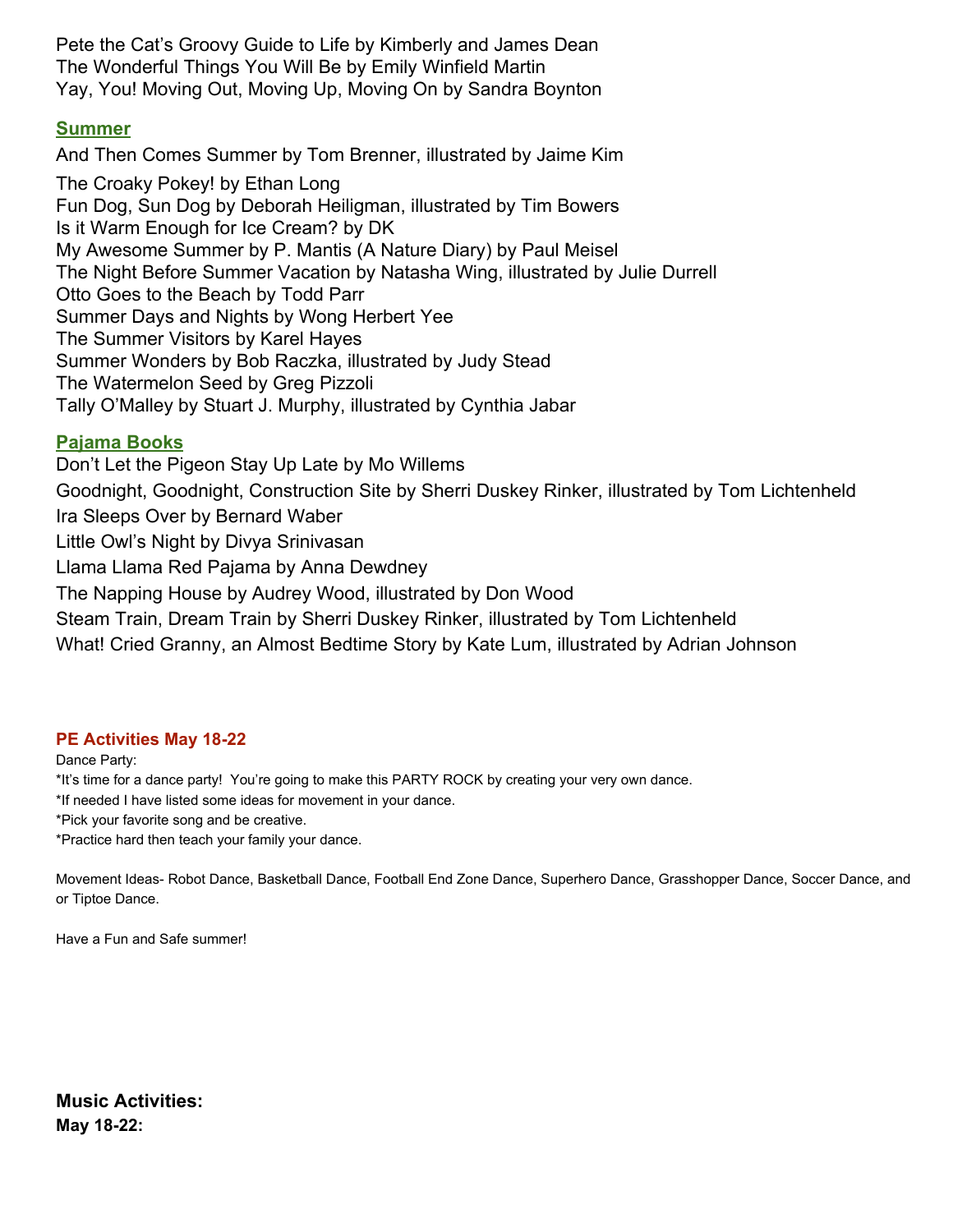#### Continue the **P.E. DANCE PARTY** for **MUSIC** with these videos:

## **-HAPPY** - Pharrell Williams (feat. Minions)

<https://www.youtube.com/watch?v=MOWDb2TBYDg&list=PLJ2hx9Xyf-QpN0qhaLJjaiMKgz2kyBM2x>

**-Music for Children on Just Dance Kids!** Bingo Song & More | Learn to Dance (Baby Kids) <https://www.youtube.com/watch?v=29TR33moqUA>

#### **-I Can Move My Body Like Anything** | Movement Song for Kids | Jack Hartmann- <https://www.youtube.com/watch?v=oLaJ4jyKBUY>

**-Koo Koo Kanga Roo - Dinosaur Stomp** (Dance-A-Long) <https://www.youtube.com/watch?v=Imhi98dHa5w>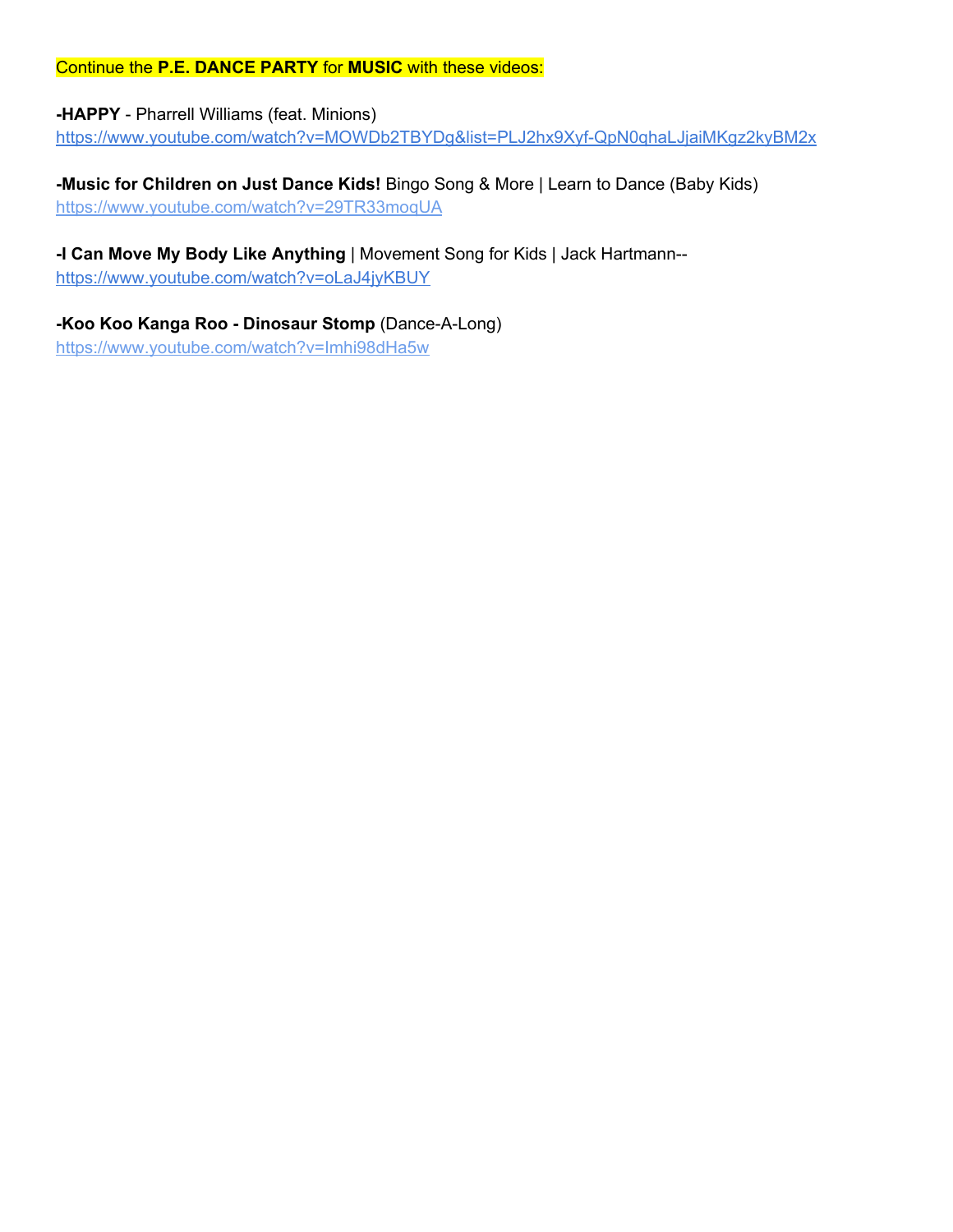# **Kindergarten Choice Board**

**Week 8: May 18-22**

**Kindergarten-Week 8-The state recommends 45 minutes a day (pick activities to fill this time).** \*\* Child READ or parent READ to the child 20 minutes a day \*\* Practice COUNTING to 100 daily

| English<br>Language<br>Arts/Reading                                                                                                                                                                                                                                                                                                                                                                                                                    | Writing                                                       | Math<br><b>i</b> mans                                                                                                                                                                                                  | Science/<br><b>Social Studies</b>                                                                                                                                                                                                                                                                                                                                                                                                                                                                                                                                                                                                                                                                                                                                                                                                                           | Specials<br>(PE & Music=listed<br>below)<br><b>Social-Emotional</b>                                                                                                                                                                                                                                                                                                                                                     |
|--------------------------------------------------------------------------------------------------------------------------------------------------------------------------------------------------------------------------------------------------------------------------------------------------------------------------------------------------------------------------------------------------------------------------------------------------------|---------------------------------------------------------------|------------------------------------------------------------------------------------------------------------------------------------------------------------------------------------------------------------------------|-------------------------------------------------------------------------------------------------------------------------------------------------------------------------------------------------------------------------------------------------------------------------------------------------------------------------------------------------------------------------------------------------------------------------------------------------------------------------------------------------------------------------------------------------------------------------------------------------------------------------------------------------------------------------------------------------------------------------------------------------------------------------------------------------------------------------------------------------------------|-------------------------------------------------------------------------------------------------------------------------------------------------------------------------------------------------------------------------------------------------------------------------------------------------------------------------------------------------------------------------------------------------------------------------|
| Phoneme (Sound)<br>Counting:<br>Lay 4-5 coins or<br>other small<br>objects in a line<br>on the table.<br>"Push up" the<br>sounds as you say<br>a word. Work<br>left to right like<br>you are reading a<br><b>word.</b> (This is a<br>hearing activity, not a<br>reading/spelling<br>activity. Don't worry<br>about the spelling of<br>words. Nothing is<br>written.)<br>$Ex. r$ ea d $(3)$<br>s ch oo $1(4)$<br>s ay (2)<br>fun $(3)$<br>b oo $k s(4)$ | Write a sentence or<br>two about SUMMER<br>and illustrate it. | Solve this<br>problem and write<br>the equation.<br>Sally bought 2<br>scoops of<br>chocolate ice<br>cream, 4 scoops of<br>strawberry, and 3<br>scoops of vanilla.<br>How many scoops<br>of ice cream did<br>Sally buy? | Summer Science<br>Fun!<br>(these activities will<br>need to be done with<br>an adult's help)<br><b>Bubble Snakes:</b><br><b>Materials:</b><br>Empty water bottle,<br>sock, rubber band,<br>scissors, 4 cups water,<br>1/4 cup dish soap,<br>large bowl, and food<br>colorina<br>*Cut the bottom off<br>the empty water<br>bottle. Cover the water<br>bottle with the sock.<br>making sure the foot of<br>the sock is over the<br>opening in the bottom<br>of the bottle. Cut off<br>the excess at the top<br>of the bottle and use<br>the rubber band to hold<br>it in place.<br>Mix the water and dish<br>soap in the large bowl.<br>Put a couple of drops<br>of food coloring onto<br>the sock at the end of<br>the bottle. Dip the end<br>of the bottle into the<br>soap mixture and have<br>your child blow out<br>from the top of the<br>water bottle. | <b>Happy Safe Summer!!!</b><br>Summer Safety<br>In the middle of a piece<br>of paper write FUN IN<br>THE SUN. With a<br>family member discuss<br>summer safety and talk<br>about ways you can stay<br>safe and healthy over<br>the summer. Next draw<br>your own picture of a<br>sun under the words<br>FUN IN THE SUN.<br>Draw a picture of<br>yourself being safe<br>while doing your<br>favorite summer<br>activity. |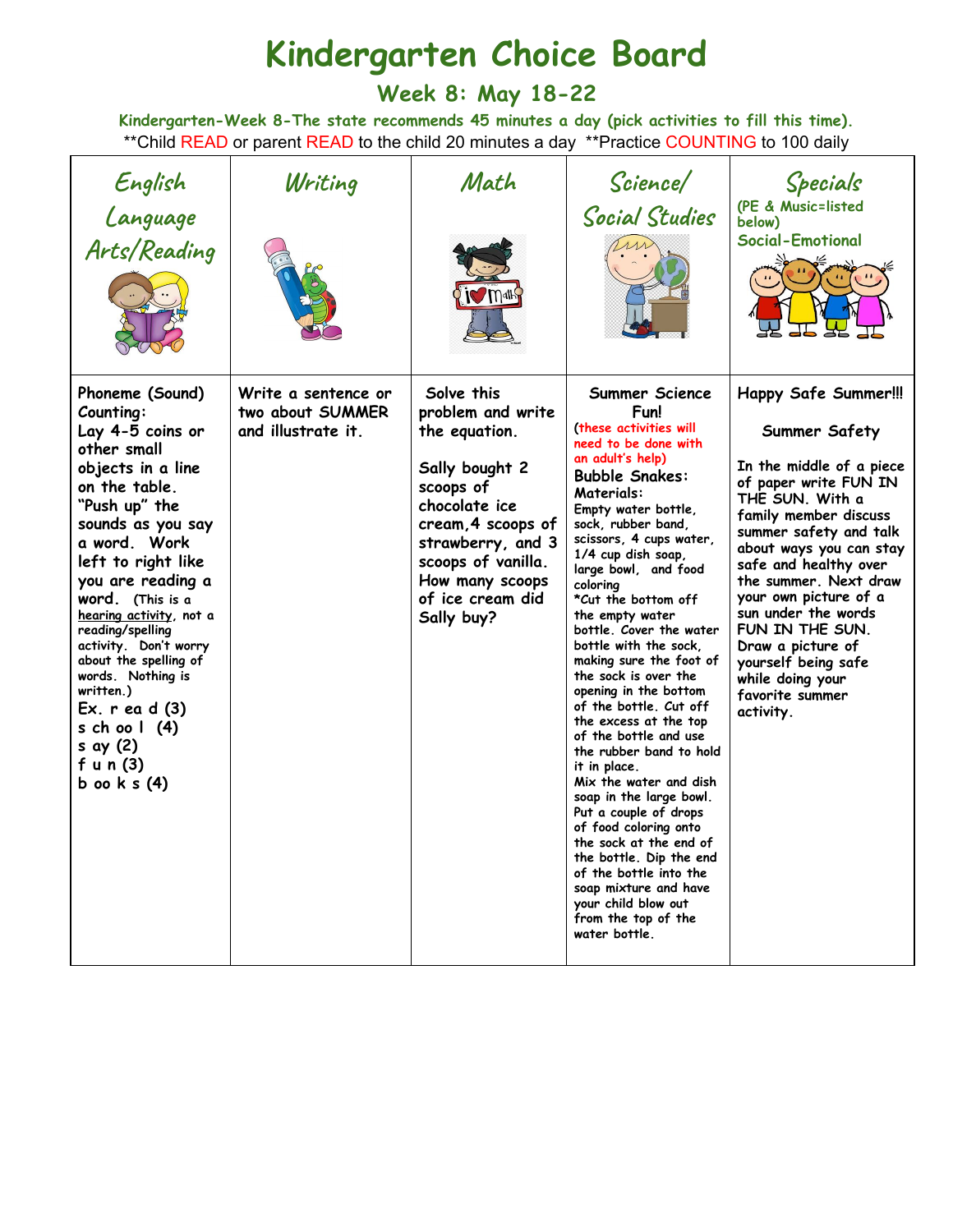| Have fun reading a<br>simple recipe with<br>your parents!<br>Maybe you can make<br>something simple like<br>no-bake cookies or<br>another family<br>favorite recipe.<br>What do you have<br>to add 1st and 2nd<br>and next? Practice<br>reading and following<br>directions while<br>learning to make<br>your favorite simple<br>foods. Can you see<br>the difference<br>between a teaspoon<br>& a tablespoon?<br><b>COOKING WITH KIDS</b> | <b>Shared Writing:</b><br>Share your pencil with<br>your family and<br>TOGETHER write and<br>illustrate a story.                                                                                                                                                              | <b>Challenge Yourself!</b><br><b>Telling Time: Have</b><br>fun learning to tell<br>time to the hour &<br>half hour. The<br>short hand is the<br>hour hand & the<br>long hand is the<br>minute hand. What<br>time do you eat<br>breakfast, lunch &<br>supper? What time<br>is bedtime? Which<br>hand is the second<br>hand? You can draw<br>your own clock & fill<br>in the numbers<br>$1 - 12$ .<br>Count the clocks in<br>your house. Which<br>ones are digital &<br>which ones have<br>clock faces?<br>12<br>A0 | <b>Exploding Paint</b><br>Small canisters, alka<br>seltzer tablets.<br>water-based paint,<br>paper<br>Pour some paint in a<br>canister and have an<br>adult add half of an<br>Alka Seltzer tablet.<br>Put the lid on the<br>canister and shake it<br>well. Put the paper<br>on the ground and<br>watch the pressure<br>build up and wait to<br>see what happens!                                                                                                                                                                         | Swimming Safety<br>Discuss swimming safety<br>rules with an adult then<br>make a water bottle<br>label. Draw and color a<br>picture of yourself<br>being safe in the water.<br>Tape it on a water<br>bottle.<br><b>Rules to discuss:</b><br>*Always have an adult<br>watch you<br>*Don't go in water over<br>your chest if you can't<br>swim<br>*Always walk around the<br>pool — don't run<br>*Listen to the lifeguards<br>and obey pool rules<br>*Never play rough games in<br>the water<br>*Always jump feet first<br>and far away from the<br>side when you jump in<br>*Never push someone into<br>a pool or jump on someone<br>*Only dive in a diving area |
|--------------------------------------------------------------------------------------------------------------------------------------------------------------------------------------------------------------------------------------------------------------------------------------------------------------------------------------------------------------------------------------------------------------------------------------------|-------------------------------------------------------------------------------------------------------------------------------------------------------------------------------------------------------------------------------------------------------------------------------|-------------------------------------------------------------------------------------------------------------------------------------------------------------------------------------------------------------------------------------------------------------------------------------------------------------------------------------------------------------------------------------------------------------------------------------------------------------------------------------------------------------------|------------------------------------------------------------------------------------------------------------------------------------------------------------------------------------------------------------------------------------------------------------------------------------------------------------------------------------------------------------------------------------------------------------------------------------------------------------------------------------------------------------------------------------------|-----------------------------------------------------------------------------------------------------------------------------------------------------------------------------------------------------------------------------------------------------------------------------------------------------------------------------------------------------------------------------------------------------------------------------------------------------------------------------------------------------------------------------------------------------------------------------------------------------------------------------------------------------------------|
| Rhyming<br>Tic-Tac-Toe:<br>Say two words<br>that rhyme. If<br>your partner<br>agrees they<br>rhyme, you get to<br>put your mark on<br>the grid. Then it<br>is your partner's<br>turn to say two<br>words. If the<br>two words said<br>don't rhyme, a<br>turn is missed.<br>Try to get 3 in a<br>row!                                                                                                                                       | Have your family<br>help you write about<br>a favorite memory or<br>something you<br>learned to do from<br>Kindergarten this<br>year.<br>*Have a family<br>member take a photo<br>of your finished<br>writing and send it to<br>your teacher.*<br>We would love to see<br>it‼ | Hopscotch Math:<br>Draw your own<br>Hopscotch game<br>with sidewalk<br>chalk and number<br>1 to 10. You can<br>make up your own<br>rules or play like<br>your parents or<br>grandparents did<br>when they were<br>little. You can<br>practice hopping<br>and counting while<br>you have fun<br>playing a new<br>game with your<br>family. Here is<br>one example:<br>10<br>8 9<br>$\overline{7}$<br>5 6<br>4<br>$2 \mid 3$<br>$\vert$ 1                                                                           | <b>Fizzing Ice Cubes</b><br>This is perfect For<br>a hot day<br><b>Materials:</b><br>3 cups water<br>1/4 cup baking<br>soda<br>Ice cube tray<br>Food coloring<br>Distilled vinegar<br>Spray bottle<br>Place one drop of<br>food coloring into<br>each cavity of the<br>ice cube tray. Mix<br>the baking soda<br>into the water<br>until it is fully<br>dissolved. Fill the<br>ice cube tray with<br>the baking soda<br>mixture.<br>Freeze for 3-4<br>hours or overnight.<br>Place the ice cubes<br>on the sidewalk<br>and spray with the | <b>Bicycle Safety</b><br>Go outside and ride<br>your bike with a<br>family member while<br>following these safety<br>rules:<br>-always ride with a<br>friend or family<br>member<br>-make sure tires<br>have enough air<br>-wear a helmet<br>-wear bright clothes<br>that people can see<br>-look both ways for<br>traffic<br>-obey rules of the<br>road<br>-use a backpack if<br>you carry anything,<br>leave your hands on<br>the bars                                                                                                                                                                                                                        |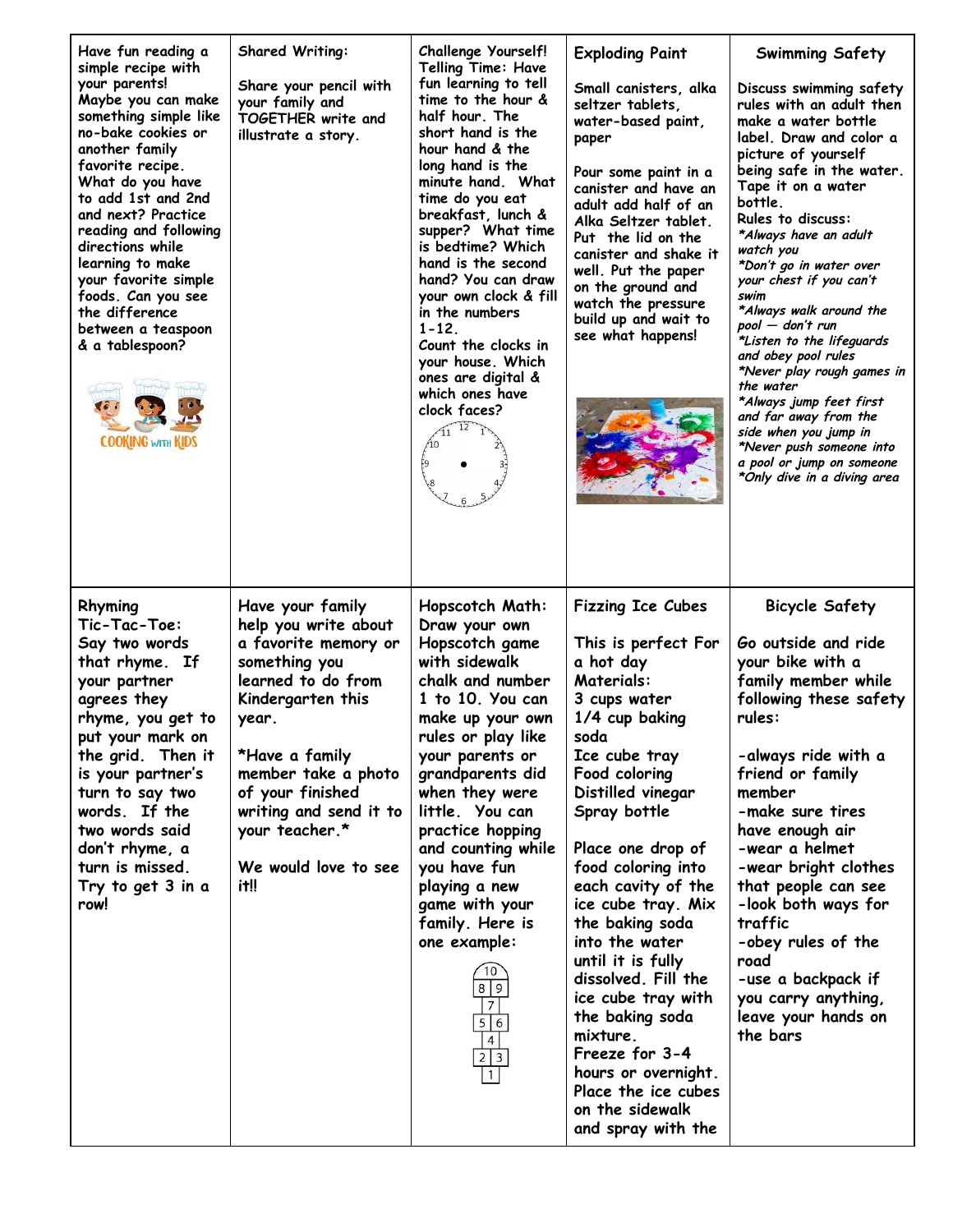|                                                                                                                                                                                                                                                                                                                                                                   |                                                                                                                                                                                                                                                                                                                                        |                                     | vinegar. As the<br>baking soda reacts<br>to the vinegar, it<br>will begin to fizz.                                                                                                                                                                               |                                                                                                                                                                                                                                                                                                                                                                                                                                                                                                          |
|-------------------------------------------------------------------------------------------------------------------------------------------------------------------------------------------------------------------------------------------------------------------------------------------------------------------------------------------------------------------|----------------------------------------------------------------------------------------------------------------------------------------------------------------------------------------------------------------------------------------------------------------------------------------------------------------------------------------|-------------------------------------|------------------------------------------------------------------------------------------------------------------------------------------------------------------------------------------------------------------------------------------------------------------|----------------------------------------------------------------------------------------------------------------------------------------------------------------------------------------------------------------------------------------------------------------------------------------------------------------------------------------------------------------------------------------------------------------------------------------------------------------------------------------------------------|
| Word Count:<br>Go outside with a<br>ball. Say a short<br>sentence. Bounce<br>and catch the ball<br>each time you say<br>a word in the<br>sentence.<br>Ex. Kids play. (2)<br>I like to play<br>outside. (5)<br>Summer is hot. (3)<br>I hear birds<br>singing. $(4)$<br>Try it again. This<br>time throw the<br>ball into the air<br>and catch it for<br>each word. | <b>Paint Writing</b><br>Use colored water<br>made from food<br>coloring and water.<br>Use the water and a<br>paint brush to write<br>on the sidewalk or<br>driveway.<br>*write your letters<br>$Aa-Zz$<br>*write your first and<br>last name<br>*write popcorn words<br>you learned this<br>year.<br><b>HAVE FUN</b><br><b>WRITING</b> | Solve these<br>number<br>sentences: | Soda Rockets<br><b>Materials:</b><br>2 liter old diet soda<br><b>Mentos Peppermints</b><br>Give your child three<br>peppermints and have<br>them drop the mints<br>into a bottle of<br>soda.<br>Watch and see what<br>happens. Make sure<br>you do this outside! | Sun Safety<br>Watch this video about<br>sun safety.<br>https://www.youtube.co<br>m/watch?v=OpBZuPKJnd<br>$\underline{\mathsf{U}}$<br>If you can't watch it.<br>You can have a beach<br>party in your yard while<br>following these sun<br>safety tips:<br>1. Wear protective<br>clothing.<br>2. Apply sunscreen.<br>3. Wear a hat or use an<br>umbrella.<br>4. Put on sunglasses.<br>5. Seek shade by a<br>building or under a<br>tree<br>6. Stay away from<br>tanning beds and do not<br>get a sunburn. |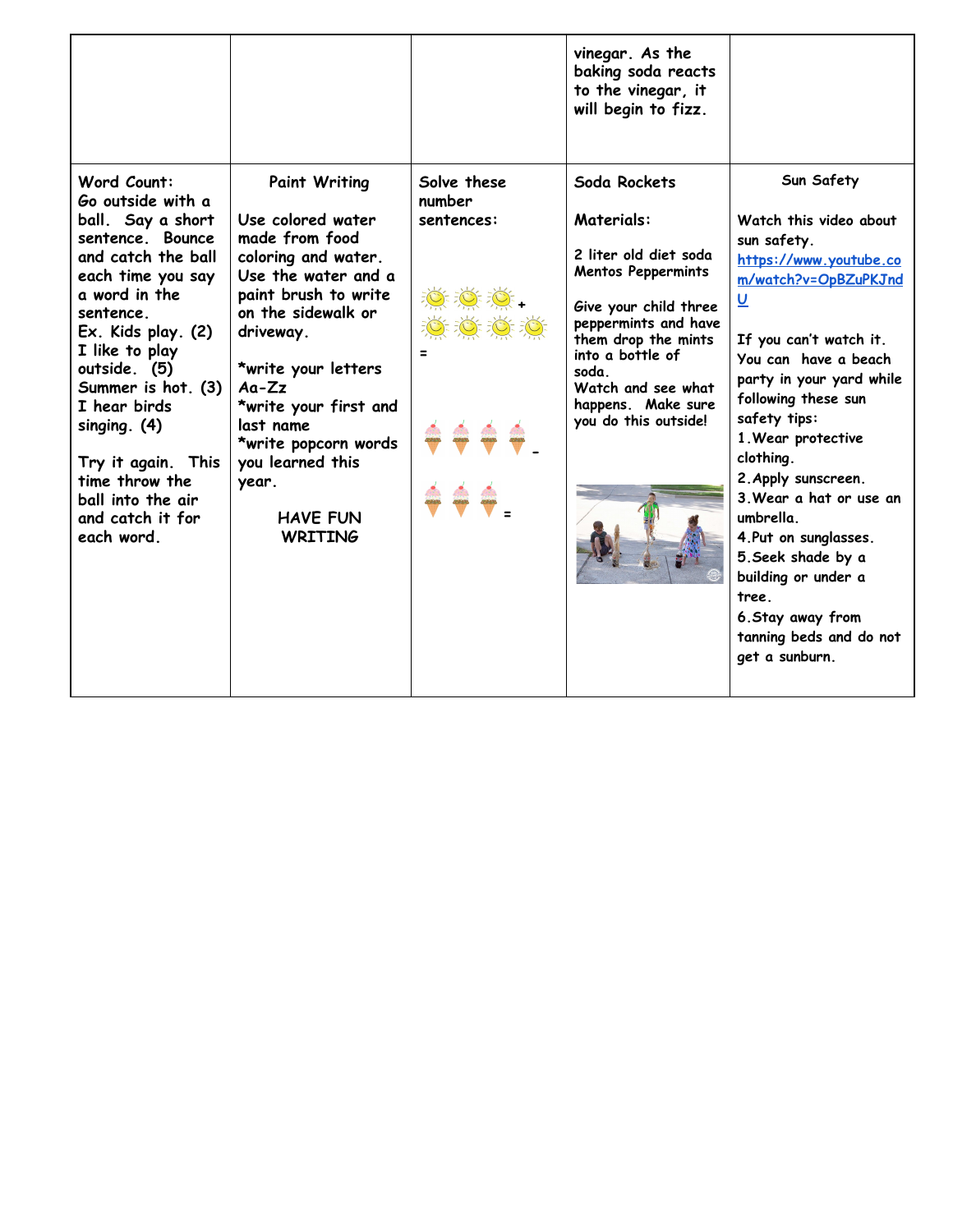| Use alphabet<br>cereal or snacks<br>with letters to<br>spell some simple<br>words. First<br>practice reading &<br>spelling the words<br>& then you can<br>eat them for<br>snacktime. Don't<br>forget about<br>alphabet soup too!<br>Yummy!<br>$\sqrt{12}$<br>$\bullet$<br>AlphA<br>$= 5.5$<br>I londa s<br>CONDENSED<br>$-60$<br>縹<br><b>ALPHABET</b><br>SOUP | Sack Lunch Time<br>Decorate a paper<br>bag. Write words on<br>it and draw pictures<br>of your favorite<br>things to do in the<br>summer. Have a<br>sack lunch today<br>using the bag you<br>wrote on. | Use sidewalk<br>chalk to write<br>your numbers<br>$0 - 100$ | <b>Exploding Baggies</b><br>Fun and Messy<br>Materials:<br>Zipper bag<br>2 Tbsp Baking soda<br>1/3 cup Vinegar<br>Food coloring<br>*Add the vinegar in<br>the bottom of a<br>baggie and mix in a<br>few drops of food<br>coloring. Twist the<br>bag in the middle to<br>seal off the vinegar<br>and add the baking<br>soda in the top<br>section of the bag.<br>Seal it and carefully<br>set it on the ground.<br>Slowly untwist the<br>bags and shake<br>them, set them back<br>on the ground and<br>watch the gas<br>expand in the bags<br>until they pop! | Outdoor Bug and<br>Poison Plant Safety<br>https://www.youtube.<br>com/watch?v=Rcg7C11<br>Ra <sub>8w</sub><br>After watching make up<br>songs to B-I-N-G-O<br>There was a plant with<br>paired up leaves and Sumac<br>was it's name-o<br>S-U-MAC, S-U-MAC,<br>S-U-MAC<br>and Sumac was it's<br>name-o<br>Leave poisonous plants<br>alone. Some plants<br>have thorns, spikes or<br>other outward ways to<br>ward off predators.<br>Visual Guide To<br>Poisonous Plants:<br>https://www.webmd.com<br>/skin-problems-and-tre<br>atments/ss/slideshow-po<br>ison-plant<br><b>Bug Safety</b><br>https://www.youtube.co<br>m/watch?v=Ep9zassz6W<br>A |
|---------------------------------------------------------------------------------------------------------------------------------------------------------------------------------------------------------------------------------------------------------------------------------------------------------------------------------------------------------------|-------------------------------------------------------------------------------------------------------------------------------------------------------------------------------------------------------|-------------------------------------------------------------|--------------------------------------------------------------------------------------------------------------------------------------------------------------------------------------------------------------------------------------------------------------------------------------------------------------------------------------------------------------------------------------------------------------------------------------------------------------------------------------------------------------------------------------------------------------|------------------------------------------------------------------------------------------------------------------------------------------------------------------------------------------------------------------------------------------------------------------------------------------------------------------------------------------------------------------------------------------------------------------------------------------------------------------------------------------------------------------------------------------------------------------------------------------------------------------------------------------------|
|---------------------------------------------------------------------------------------------------------------------------------------------------------------------------------------------------------------------------------------------------------------------------------------------------------------------------------------------------------------|-------------------------------------------------------------------------------------------------------------------------------------------------------------------------------------------------------|-------------------------------------------------------------|--------------------------------------------------------------------------------------------------------------------------------------------------------------------------------------------------------------------------------------------------------------------------------------------------------------------------------------------------------------------------------------------------------------------------------------------------------------------------------------------------------------------------------------------------------------|------------------------------------------------------------------------------------------------------------------------------------------------------------------------------------------------------------------------------------------------------------------------------------------------------------------------------------------------------------------------------------------------------------------------------------------------------------------------------------------------------------------------------------------------------------------------------------------------------------------------------------------------|

#### **Kindergarten Extra Resources:**

Chapman School Libraries FaceBook page, <https://app.gonoodle.com/login> **[https://www.abcya.com](https://www.abcya.com/)/ [https://www.starfall.com](https://www.starfall.com/)/** <https://consciousdiscipline.com/> [https://www.abcmouse.co](https://www.abcmouse.com/) [www.ReadingIQ.com/redeem](http://www.readingiq.com/redeem) <https://classroommagazines.scholastic.com/support/learnathome/grades-prek-k.html> https://[www.gamesfory](http://www.gamesfor/)oungminds.com [www.raisingdragons.com](http://www.raisingdragons.com/) [www.Khanacademy.org](http://www.khanacademy.org/) [http://www.mysterydoug.com](http://www.mysterydoug.com/) [www.storylineonline.net](http://www.storylineonline.net/)